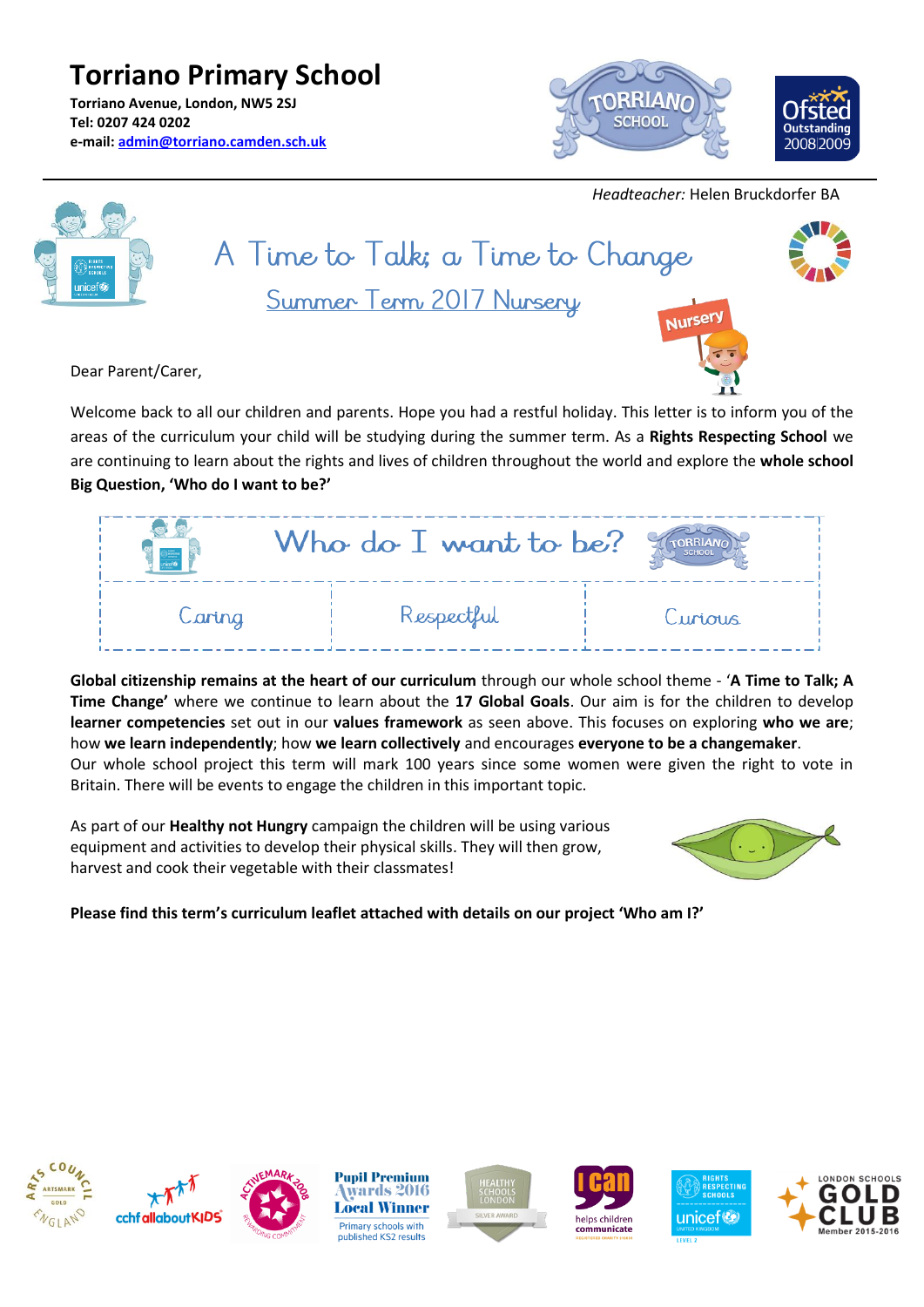

## Rights Respecting Children

We are continuing to encourage the children to be **caring**, **respectful** and **curious** during their learning. Each day when the children demonstrate these core values, they are rewarded with a leaf, which we put on our 'Kindness Tree'. The children also have a marble jar through which they work towards class rewards.

## Attendance and Punctuality

We are continuing our focus on improving attendance and punctuality. Our mornings start **at 9.05.** It is important that the children attend nursery every day to help them to develop friendships and learn new, exciting things!



#### Transition

During the summer term, the children will be developing strategies for coping with changes as well as gaining confidence and a sense of belonging. These skills will help them with forming new friendships, care for themselves and others as well as adapt to the new daily expectations and routines. The role of all the adults, including parents and carers, is vital in supporting children during the transition and supporting them in becoming independent in all aspects of their learning. We very much appreciate your support and patience during this important time.

## Clothing

We ask all parents to check if their child has a bag of spare, labelled clothes on their peg. Please check the lost property for any missing items.

#### **Healthy Snacks**

Thank you for your contributions of fruit and/or vegetables for our healthy snacks. Please ensure that snacks do not contain any nuts.

#### Medication

If your child has any medication, e.g. asthma pump, which has to be taken during the school day, please remember to ask the school office for a medical form which you need to fill and sign.

## Home Learning

We appreciate your support in reading, especially now that the children are developing skills for reading books and a poem. Hope you have been enjoying learning new poems and rhymes together.

You may have noticed in our foyer that we have a 'Wow Tree'. Please take a leaf and share with us something amazing that your child has learnt at home!







**Pupil Premium** wards 2016 **Local Winner** Primary schools with